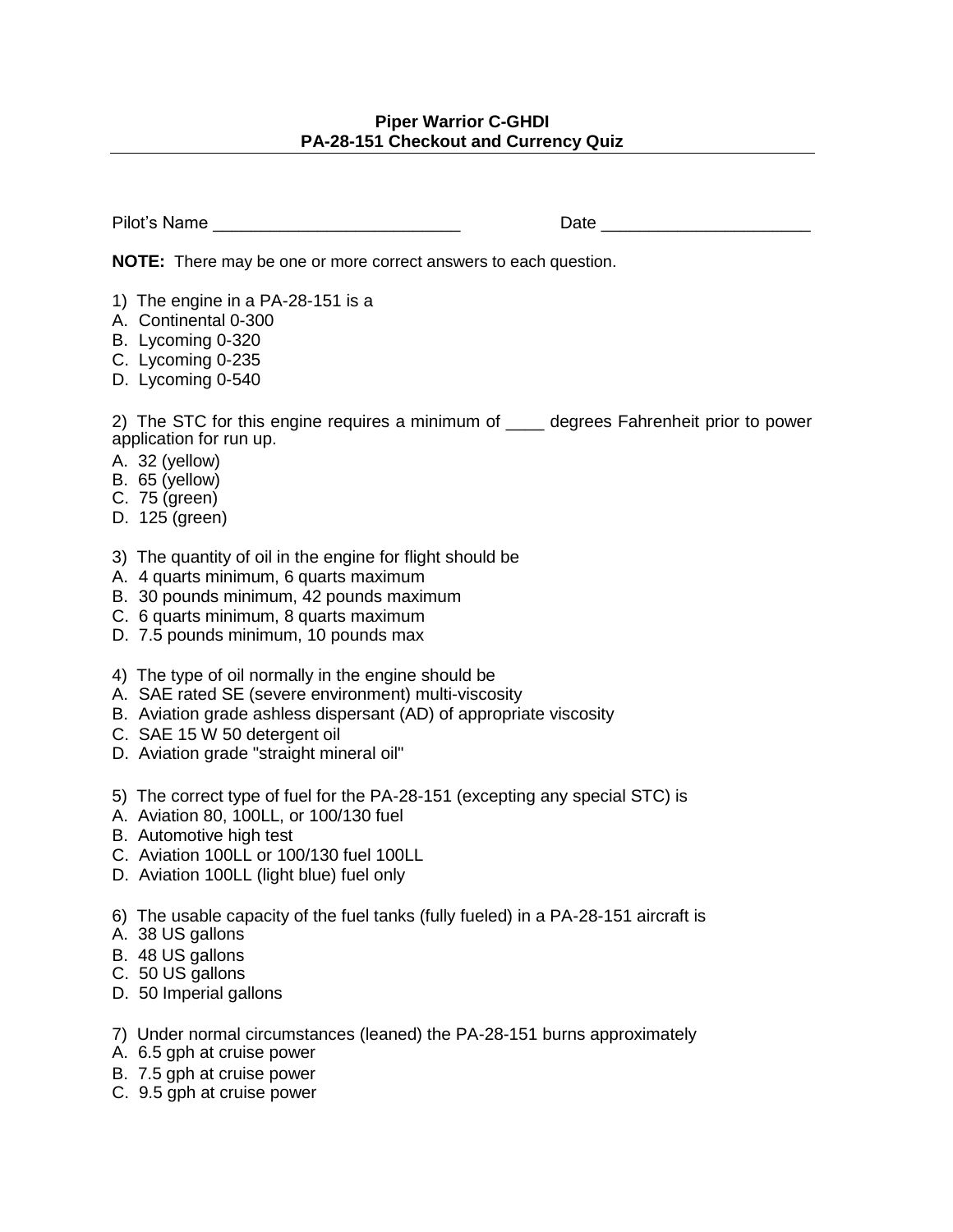D. 10.5 gph at cruise power

- 8) The maximum demonstrated cross-wind component for the PA-28-151 is
- A. 10 knots
- B. 15 knots
- C. 17 knots
- D. not specified, therefore 20 % of the stall speed

9) The maximum gross takeoff weight for the PA-28-151 aircraft is

- A. 1950 pounds
- B. 2150 pounds
- C. 2350 pounds
- D. 2440 pounds

10) The mechanical flaps work in 'notches' on the PA-28-151. What are the degrees represented by the four settings?

- A. 0, 5, 10, 30.
- B. 0, 10, 20, 40.
- C. 10, 20, 30,40.
- D. 0, 10, 25, 40.

11) What flap setting is recommended by the manufacturer for a short field takeoff?

- A. No Flaps.
- B. 10 degrees.
- C. 20 degrees.
- D. 25 degrees.

12) V<sub>fe</sub>, the maximum flap extension speed in the Cherokee, is:

- A. 100 MPH
- B. 115 KIAS
- C. 115 MPH
- D. 129 MPH
- 13) The rough air or maneuvering speed is:
- A. 100 MPH
- B. 115KIAS
- C. 115 MPH
- D. 129 MPH

14) Best rate of climb speed for the PA-28-151 at gross weight at sea level is

- A. 85 KIAS
- B. 85 MPH
- C. 79 MPH
- D. 74 MPH

15) Best angle-of-climb speed for the PA-28-151 at gross weight at sea level is

- A. 85 KIAS
- B. 85 MPH
- C. 79 MPH
- D. 74 MPH
- E. Both (a) and (b) with and without flaps respectively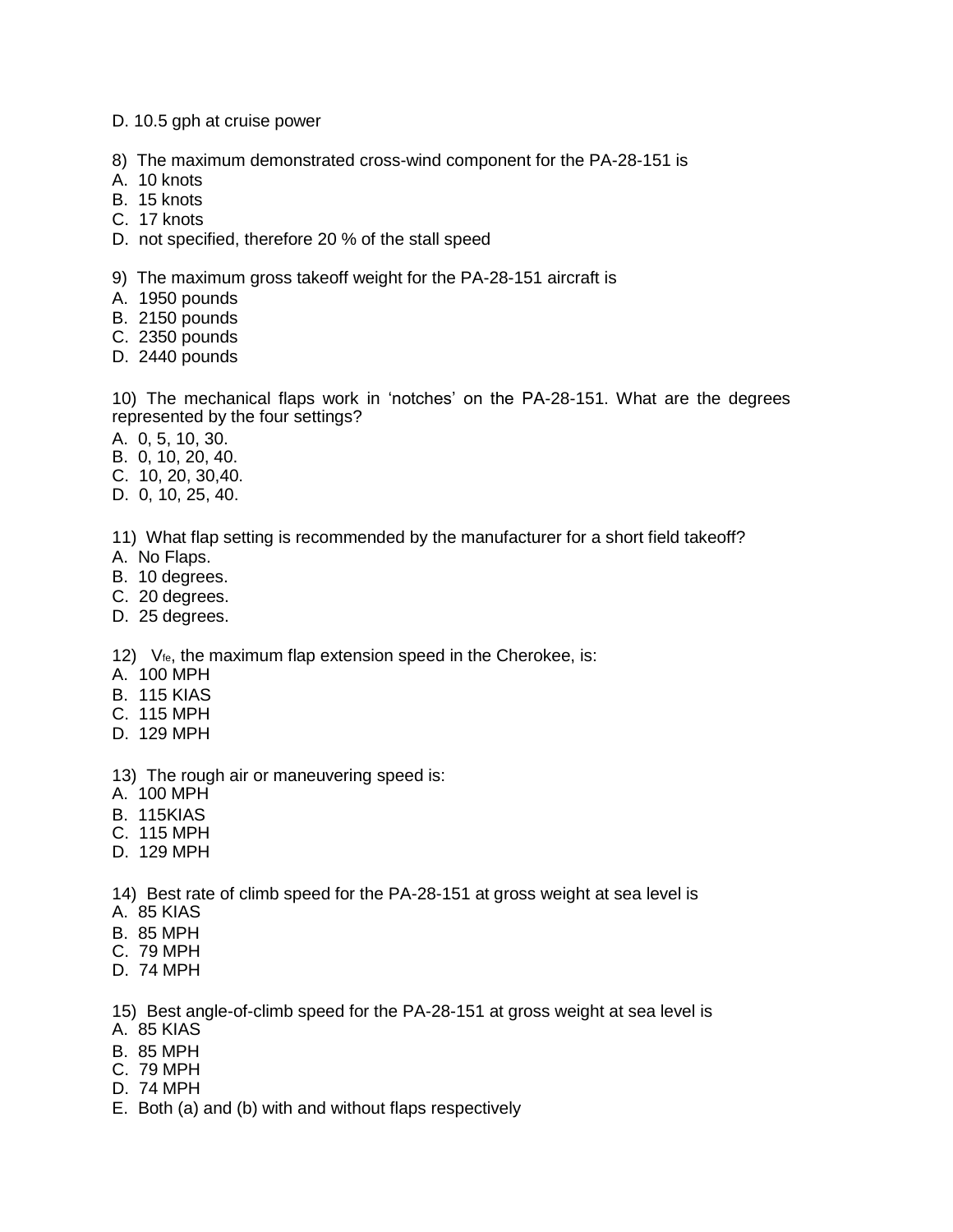- 16) Recommended final-approach indicated airspeed for short field, full flap landing is:
- A. 65 MPH
- B. 50 MPH
- C. 73 MPH
- D. 57 MPH

17) Recommended short-field flap setting, and initial-climb airspeed for best obstacle clearance for the Cherokee are:

- A. 0 degrees, and 65 MPH
- B. First "notch," 74 MPH
- C. 25 degrees (second "notch"), 74 MPH
- D. 40 degrees (third "notch"), 74 MPH

18) Stall speed without flaps  $(V<sub>s</sub>)$  for the Cherokee is

- A. 52 MPH
- B. 56 MPH
- C. 63 MPH
- D. 65 MPH

19a) What is the longest IFR leg from departure to destination allowed to be planned for a Cherokee with fuel to the tabs?

(Assume that the approaches, holding, and flight to the alternate will require 40 minutes beyond the time required from departure to original destination.)

- A. 1:20
- B. 2:20
- C. 2:45
- D. 3:30

19b) Alternate question for VFR pilots: What is the longest VFR leg allowed to be planned for a Cherokee with fuel to the tabs under VFR?

- A. 3:00
- B. 2:20
- C. 1:50
- D. 4:40

20) Assuming standard temperature, best power mixture, and gross weight, approximately what RPM is required to achieve 65% power at 7,000 feet?

- A. 2500 RPM
- B. 2520 RPM
- C. 2600 RPM
- D. 2440 RPM

21) A flight is planned to Mountain Air, an airport in the North Carolina mountains. Field elevation is 4432 feet; the single paved runway is 2900 feet long, with 50-foot obstacles within 200 feet of both ends of the runway. OAT at field elevation is 24 C.

Assume no wind, maximum gross weight, and the use of short field techniques.

According to the POH, what are the needed landing and take-off distances?

Landing \_\_\_\_\_\_\_ ft. Takeoff ft.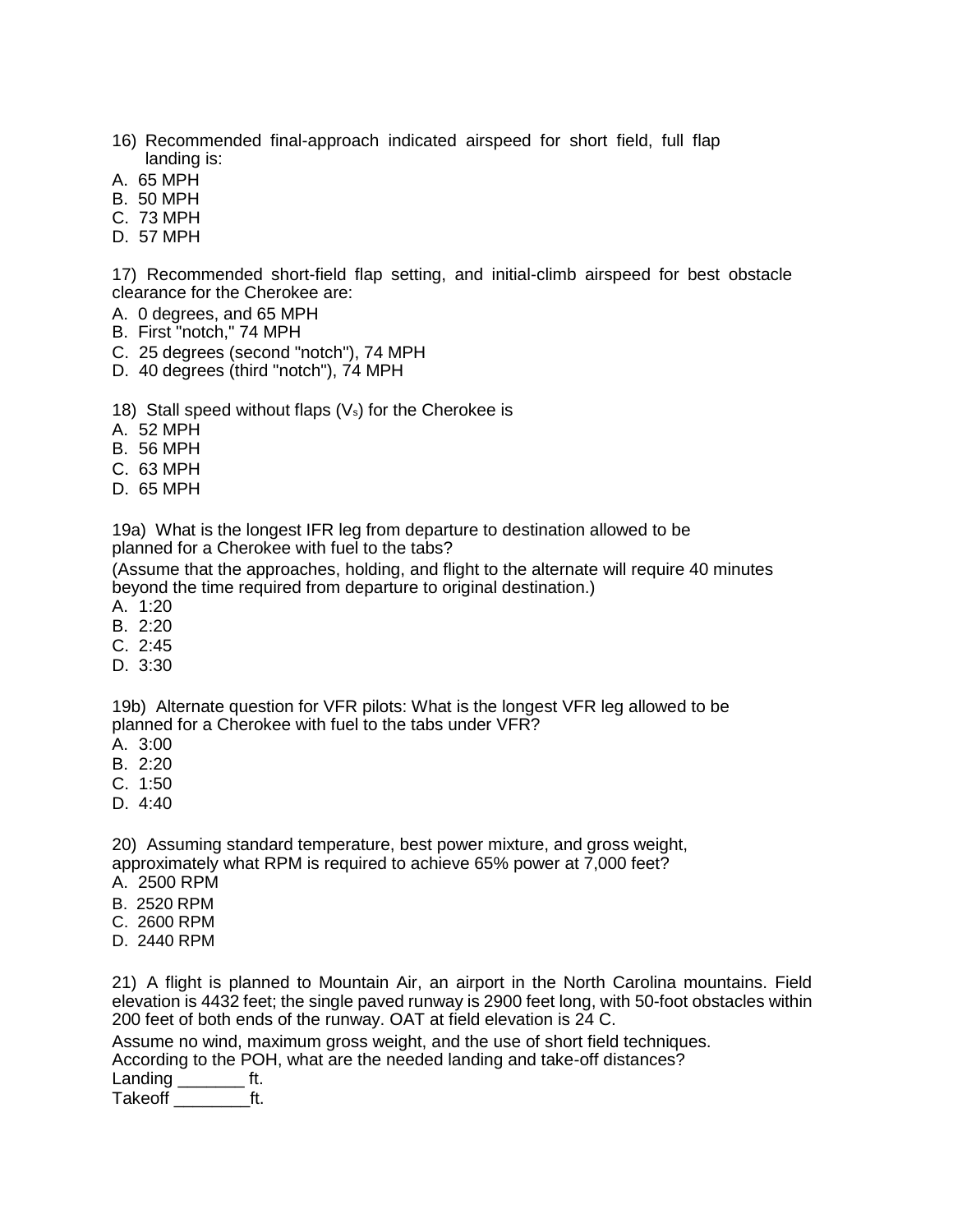22) In the event of a complete engine failure in flight, what is the best glide speed?

A. 70 MPH

B. 73 MPH

C. 80 MPH

D. 83 MPH

23) Which of the following is true about the Cherokee electrical system?

A. It is a 12-volt system with a 14-volt 100 ampere alternator

B. It is a 12-volt system and the battery is under the rear passenger seat. A special booster cable may be plugged into the external power receptacle for externally-powered starts.

C. It is a 12-volt system and the battery is in the engine compartment.

D. It is a 24-volt system and the battery is under the rear passenger seat.

24) If no output is indicated on the ammeter during flight, the POH recommends

A. Resetting the field circuit breaker if open and then recycling the ALT switch to reset the overvoltage relay

- B. Landing at the nearest airport
- C. Turning off the BAT master switch to avoid overheating and a possible electrical fire
- D. Maintaining a minimum electrical load if output cannot be restored

25) A pilot observing rapid altimeter fluctuations and erratic oscillations in the vertical speed indicator should

A. Break the case of the vertical speed indicator to admit static air to the system

B. Suspect a pitot tube blockage and turn on the pitot heat

C. Suspect water in the static line and attempt to drain the water through the drain valves located on the lower left fuselage wall

D. Suspect a broken or leaking static line and snag it for maintenance

26) The Cherokee POH (and TC AIM) recommend against the use of strobe lights

- A. During daylight hours
- B. When the ammeter registers a discharge
- C. When taxiing in the vicinity of other aircraft
- D. On dark, clear nights

27) The flaps on the Cherokee

A. Must be placed in the UP or retracted position before they will lock and support weight.

B. May be lowered at speeds up to and including 113 knots, although a slower speed will reduce operating loads

- C. Are deployable in positions of 10, 20, and 30 degrees
- D. Improve controllability when taxiing in windy conditions

28) The gyroscopic instruments (attitude indicator and heading indicator) may be damaged by

- A. Vacuum levels in excess of 6 inches of mercury
- B. Interior cabin temperatures in excess of 90 deg.F.
- C. Turning off the master switch while the gyros are turning in flight
- D. Restarting the engine before the gyros have come fully to rest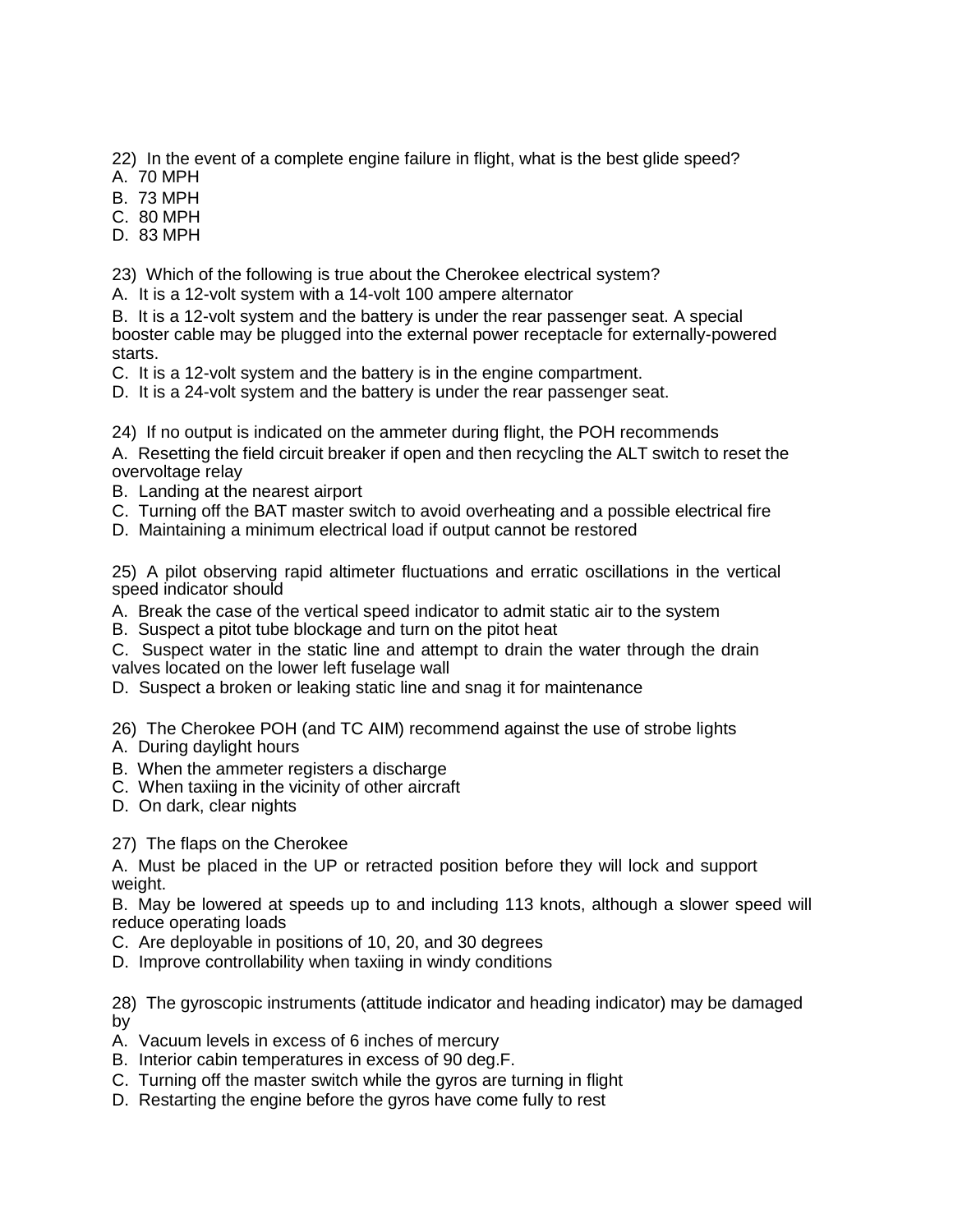29) Which of the following are true of the Cherokee fuel system?

A. If the primer is not locked, excessive fuel may flow to one or more cylinders, resulting in rough running at low speeds

B. The fuel tank selector valve cannot shut off fuel flow to the engine unless the mixture control is in the idle cut-off position

C. For takeoff, the engine-driven fuel pump is automatically retarded and the electric fuel pump is relied upon to provide a consistent fuel flow at high engine rpms.

D. A branch of the main fuel line to the carburetor flows to the fuel pressure gauge in the cabin.

E. The fuel strainer on the lower left front of the fire wall drains directly from both tanks bypassing the fuel tank selector valve

30) If over-priming may have flooded the engine, the recommended start procedure is: A. Close the throttle fully, move the mixture to idle cut-off, leave the electric fuel pump off and crank. When the engine fires, advance the throttle one-half inch and advance the mixture.

B. Open the throttle fully, move the mixture to idle cut-off, leave the electric fuel pump off and crank. When the engine fires, advance the mixture and retard the throttle.

C. Open the throttle fully, move the mixture to idle cut-off, turn the electric fuel pump on and crank. When the engine fires, advance the mixture and retard the throttle.

D. Open the throttle approximately one-half inch, move the mixture to full rich, turn the electric fuel pump off and crank. When the engine fires, turn off the electric fuel pump and set the throttle for 1000 rpm.

31) After landing and refueling, the recommended procedure for restarting the Cherokee when the engine is hot is

A. Open the throttle fully; turn off the electric fuel pump; move the mixture control lever to idle cut-off; engage the starter. When the engine fires advance the mixture and retard the throttle.

B. Open the throttle approximately one-half inch; turn on the electric fuel pump; move the mixture control lever to idle cut-off; engage the starter. When the engine fires advance the mixture and move the throttle to the desired setting.

C. Open the throttle approximately one-half inch; turn off the electric fuel pump; move the mixture control lever to full rich; engage the starter. When the engine fires move the throttle to desired setting.

D. Open the throttle approximately one-half inch; turn on the electric fuel pump; move the mixture control lever to full rich; engage the starter. When the engine fires move the throttle to the desired setting.

32) When starting the PA28-151 aircraft

A. The POH recommends always priming the engine before starting unless it has recently been operated and remains hot.

B. Rapidly advancing and retarding the throttle several times before cranking effectively uses the accelerator pump to move fuel through the primer lines to the cylinders.

C. Engine fires are usually the result of over-priming.

D. If a fire develops while starting, continue to turn the engine with the starter or continue to operate the engine if started to draw fuel and fire into the induction system and the engine. E. Do not crank the engine continuously for more than five or ten seconds if it fails to start. The prime is likely to be not correct.

33) If you discover pink aviation fuel in the tanks of the PA-28-140/160, you should